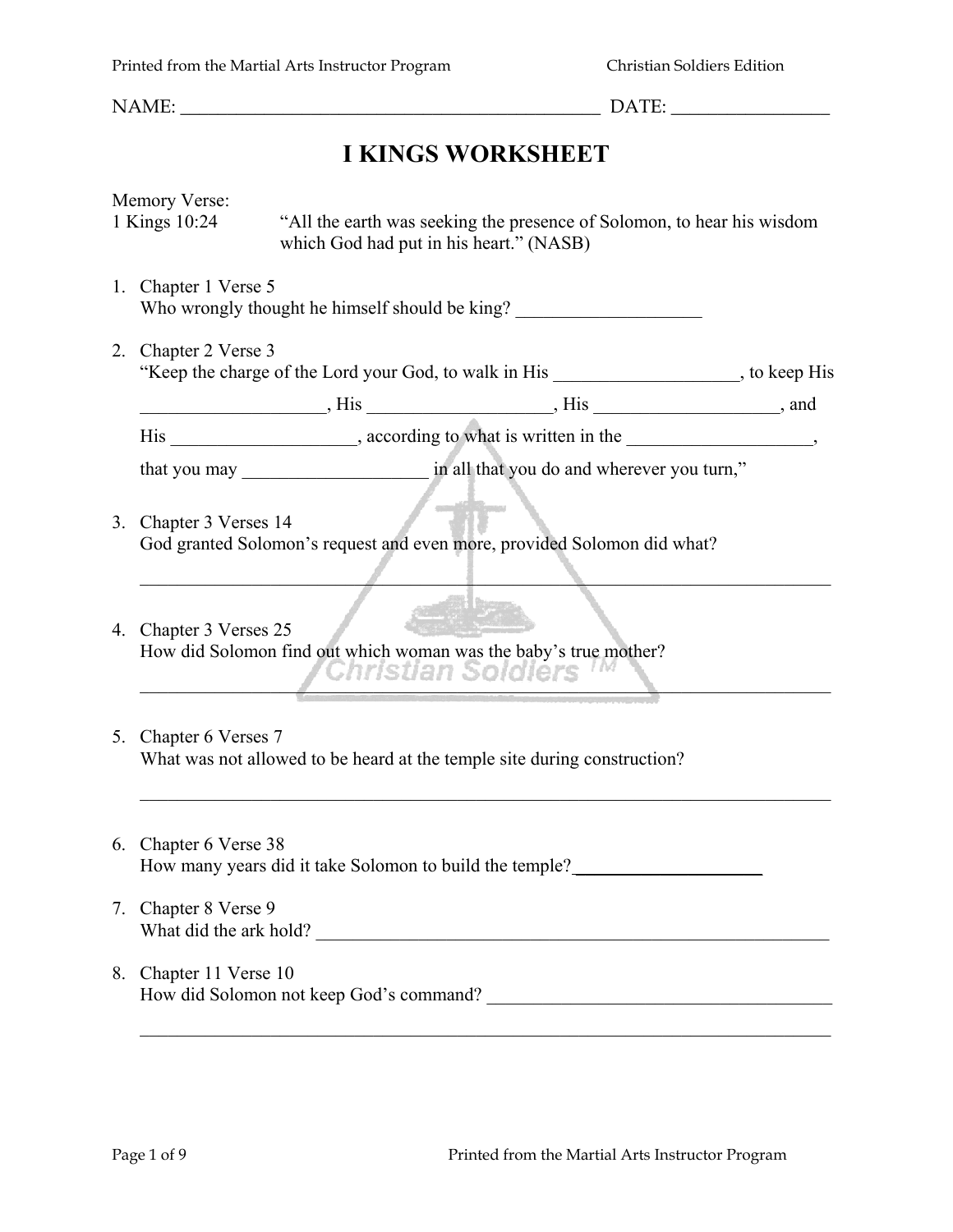#### **I KINGS WORKSHEET (continued)**

9. Chapter 17 Verses 1 - 4 To whom did God reveal, "It shall be that you will drink of the brook, and I have commanded the ravens to provide for you there?" \_\_\_\_\_\_\_\_\_\_\_\_\_\_\_\_\_\_\_\_\_\_\_\_\_\_\_\_\_\_\_\_\_

10. Chapter 21 Verses 1 – 7 (True or False) **Answer:** \_\_\_\_\_\_\_\_\_\_ Naboth's wife was named Jezebel.

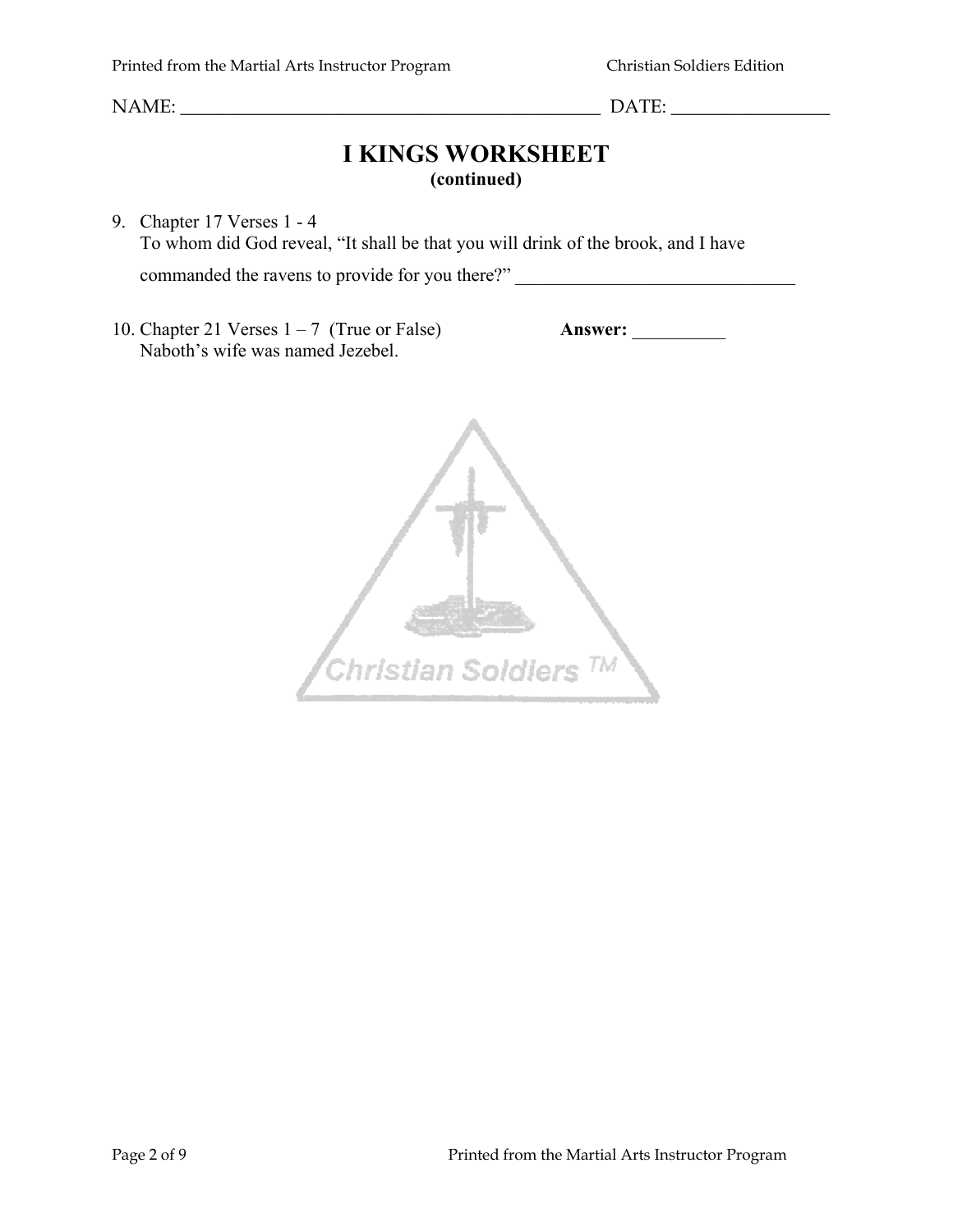### **II KINGS WORKSHEET**

Memory Verse:

II Kings 6:16 "Do not fear, for those who are with us are more than those who are with them." (NASB)

 $\mathcal{L}_\mathcal{L} = \{ \mathcal{L}_\mathcal{L} = \{ \mathcal{L}_\mathcal{L} = \{ \mathcal{L}_\mathcal{L} = \{ \mathcal{L}_\mathcal{L} = \{ \mathcal{L}_\mathcal{L} = \{ \mathcal{L}_\mathcal{L} = \{ \mathcal{L}_\mathcal{L} = \{ \mathcal{L}_\mathcal{L} = \{ \mathcal{L}_\mathcal{L} = \{ \mathcal{L}_\mathcal{L} = \{ \mathcal{L}_\mathcal{L} = \{ \mathcal{L}_\mathcal{L} = \{ \mathcal{L}_\mathcal{L} = \{ \mathcal{L}_\mathcal{$ 

1. Chapter 1 Verses 2 - 17 When King Ahaziah fell and became ill, why did he not get better and live?

|    | 2. Chapter 2 Verses 2 - 11<br>Did Elijah die? (Yes or No)                                                   |  |  |  |  |
|----|-------------------------------------------------------------------------------------------------------------|--|--|--|--|
|    | How was he taken?                                                                                           |  |  |  |  |
|    | Who was present when Elijah was taken?                                                                      |  |  |  |  |
|    | What did Elijah leave behind that Elisha took?                                                              |  |  |  |  |
| 3. | Chapter 4 Verses 8 - 17<br>What gift did Elisha provide to the Shunammite woman for her hospitality to him? |  |  |  |  |
|    | Verses 19 - 20<br>What happened to the child?                                                               |  |  |  |  |
|    | What did Elisha do for the child?<br><b>Verses 22 - 37</b>                                                  |  |  |  |  |
|    | 4. Chapter 5                                                                                                |  |  |  |  |
|    | Verse 10 What did Elisha tell Naaman to do to be healed?                                                    |  |  |  |  |
|    | Verse $11$ Was he glad to hear the news? (Yes or No)                                                        |  |  |  |  |
| 5. | Chapter 9<br>Verses 30 - 35 How was Jezebel killed?                                                         |  |  |  |  |
|    | When they went to bury her, what was left of her body?<br>Verse 35                                          |  |  |  |  |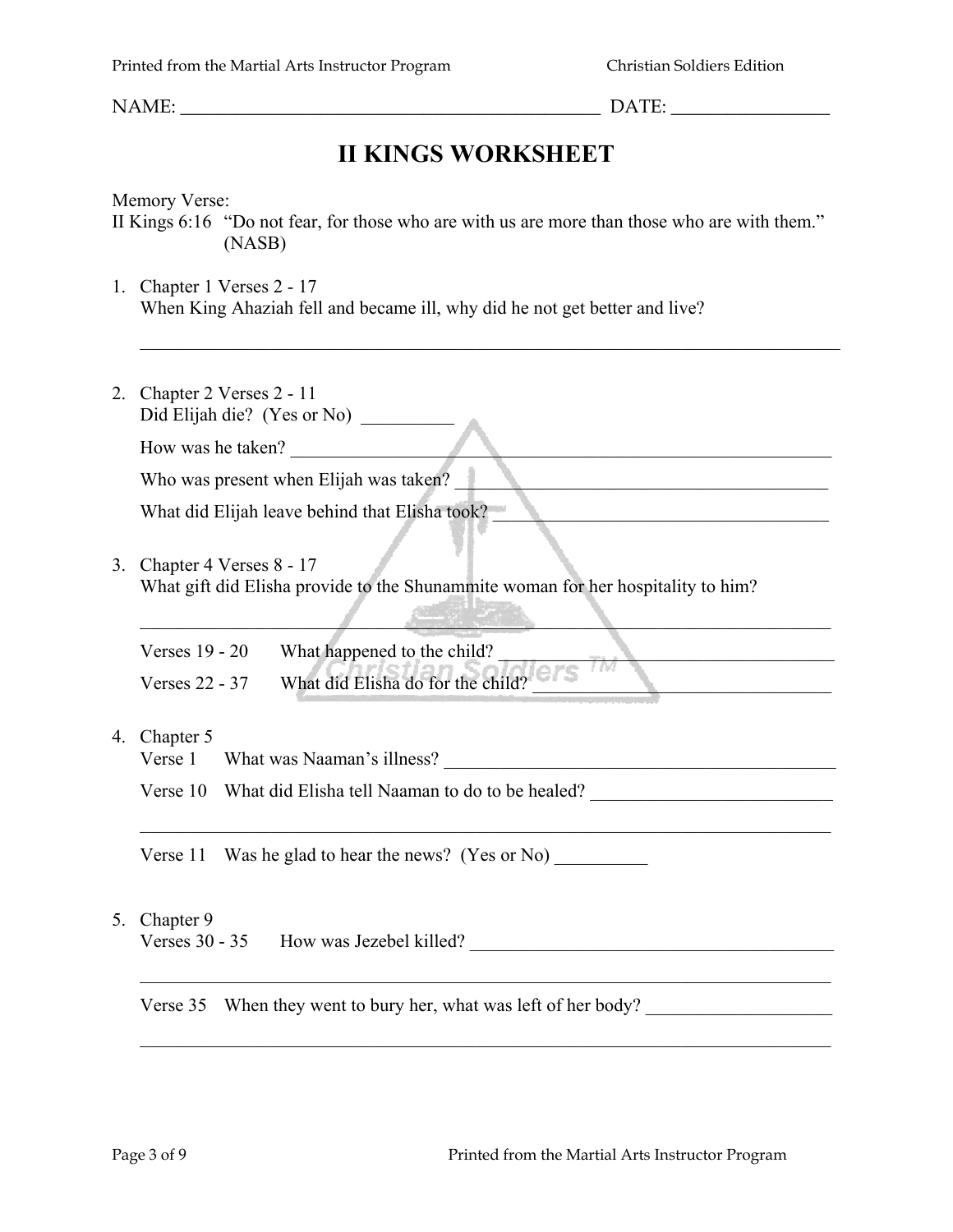NAME:  $\Box$ 

#### **II KINGS WORKSHEET (continued)**

 $\mathcal{L}_\text{max}$  , and the contribution of the contribution of the contribution of the contribution of the contribution of the contribution of the contribution of the contribution of the contribution of the contribution of t

 $\mathcal{L}_\text{max}$  and  $\mathcal{L}_\text{max}$  and  $\mathcal{L}_\text{max}$  and  $\mathcal{L}_\text{max}$  and  $\mathcal{L}_\text{max}$  and  $\mathcal{L}_\text{max}$  and  $\mathcal{L}_\text{max}$ 

6. Chapter 13 Verse 21 What happened to the dead man when he touched Elisha's bones?

- 7. Chapter 18 Verses 1 7 He did right in the sight of the Lord. He trusted the Lord. He clung to the Lord. And the Lord was with him. Wherever he went the prospered. Who was this person?
- 8. Chapter 19 Verse35 Who killed 185,000 Assyrians in one night?
- 9. Chaapter 20 Verses 1 6 When Hezekiah prayed to the Lord on his death bed, how many years did God add to his

life? \_\_\_\_\_\_\_\_\_\_\_\_\_\_\_\_\_\_\_\_

- 10. Chapter 22 Verse 1 Chapter 22 Verse 1<br>How old was Josiah when he became king?
- 11. Chapter 23 Verse 25 According to verse 25, was there ever a king before or after Josiah that sought after God like

he did? (Yes or No) \_\_\_\_\_\_\_\_\_\_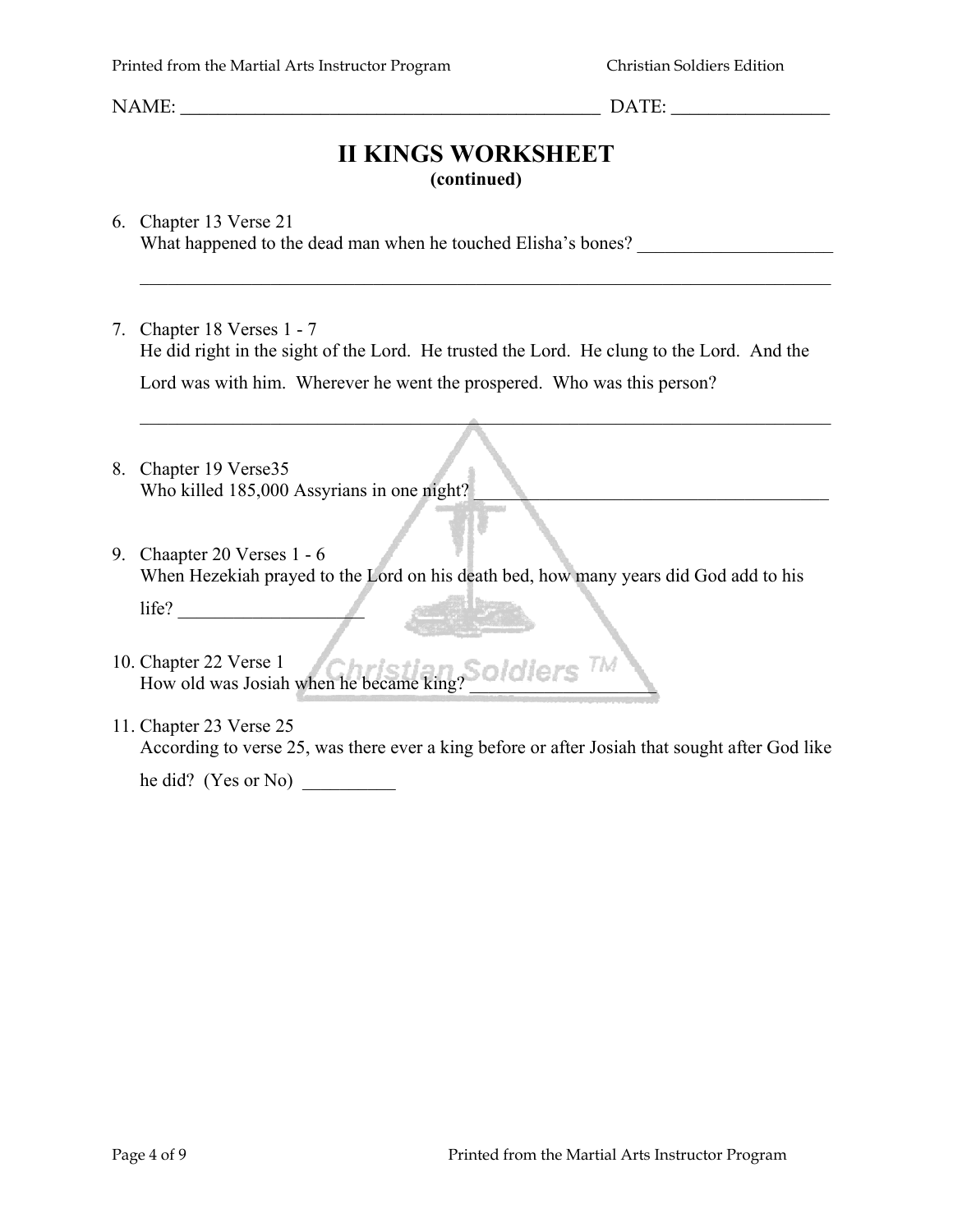NAME:  $\Box$ 

# **I CHRONICLES**

Memory Verse:<br>I Chronicles 11:9 And David became more and more powerful, because the Lord Almighty was with him. 1. Chapter 10 Verse 13 (Multiple Choice) **Answer**: Saul died because… A. He was unfaithful to God. C. His car was hit by a train. B. He made David angry D. He fell from Mount Gilboa. 2. Chapter 10 Verse 14 (Multiple Choice) **Answer**: The Lord turned the knowledge over to… A. Solomon C. David B. Jonathan D. Benjamin 3. Chapter 16 Verse 1 (Multiple Choice) **Answer**: What was set up inside the tent David had pitched? A. The weapons of war. C. The food for the test. B. The ark of God. D. The circus. 4. Chapter 17 Verse 4 (Yes or No) **Answer**: \_\_\_\_\_\_\_\_\_\_ Did the Lord want David to build a house for the ark of God? 5. Chapter 17 Verses 11 -12 (Multiple Choice) **Answer:** Who will build the house for the ark of God? A. David's dad C. David's daughter B. David's brother D. David's son 6. Chapter 20 Verse 6 (Multiple Choice) **Answer**: \_\_\_\_\_\_\_\_\_\_ One of David's battles took place in Gath. There was a huge man there. What is the total number of fingers he had? A. 12. C. 20. B. 24. D. 4. 7. Chapter 22 Verse 6 (Multiple Choice) **Answer**: \_\_\_\_\_\_\_\_\_\_ Which of David's sons did he order to build the house of the Lord? A. David Jr. C. Moab B. Solomon D. Nathan 8. Chapter 22 Verse 17 (Multiple Choice) **Answer**: Who did David order to help Solomon? A. Joseph and the carpenters C. The Ammonites<br>B. The Philistines D. All the leaders of D. All the leaders of Israel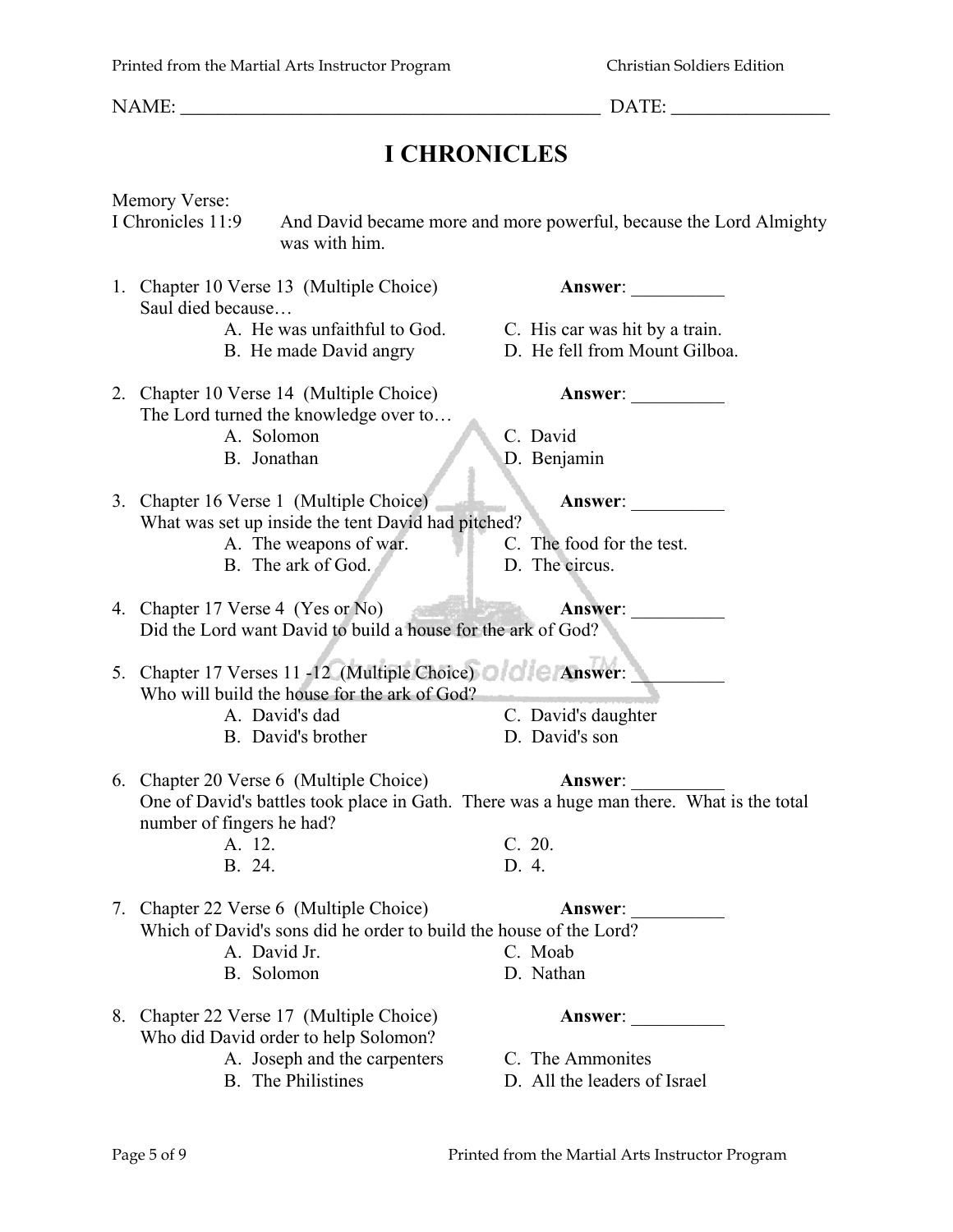# **I CHRONICLES**

#### **(continued)**

9. Chapter 28 Verse 20 (Multiple Choice) **Answer**: David told Solomon to be strong and...

A. Courageous C. Happy

B. Weak D. Fair

10. Chapter 29 Verse 27 (Multiple Choice) **Answer**: How long did David rule over Israel?

- A. 20 days C. 7 years
- B. 33 years D. 40 years

Christian Soldiers<sup>TM</sup>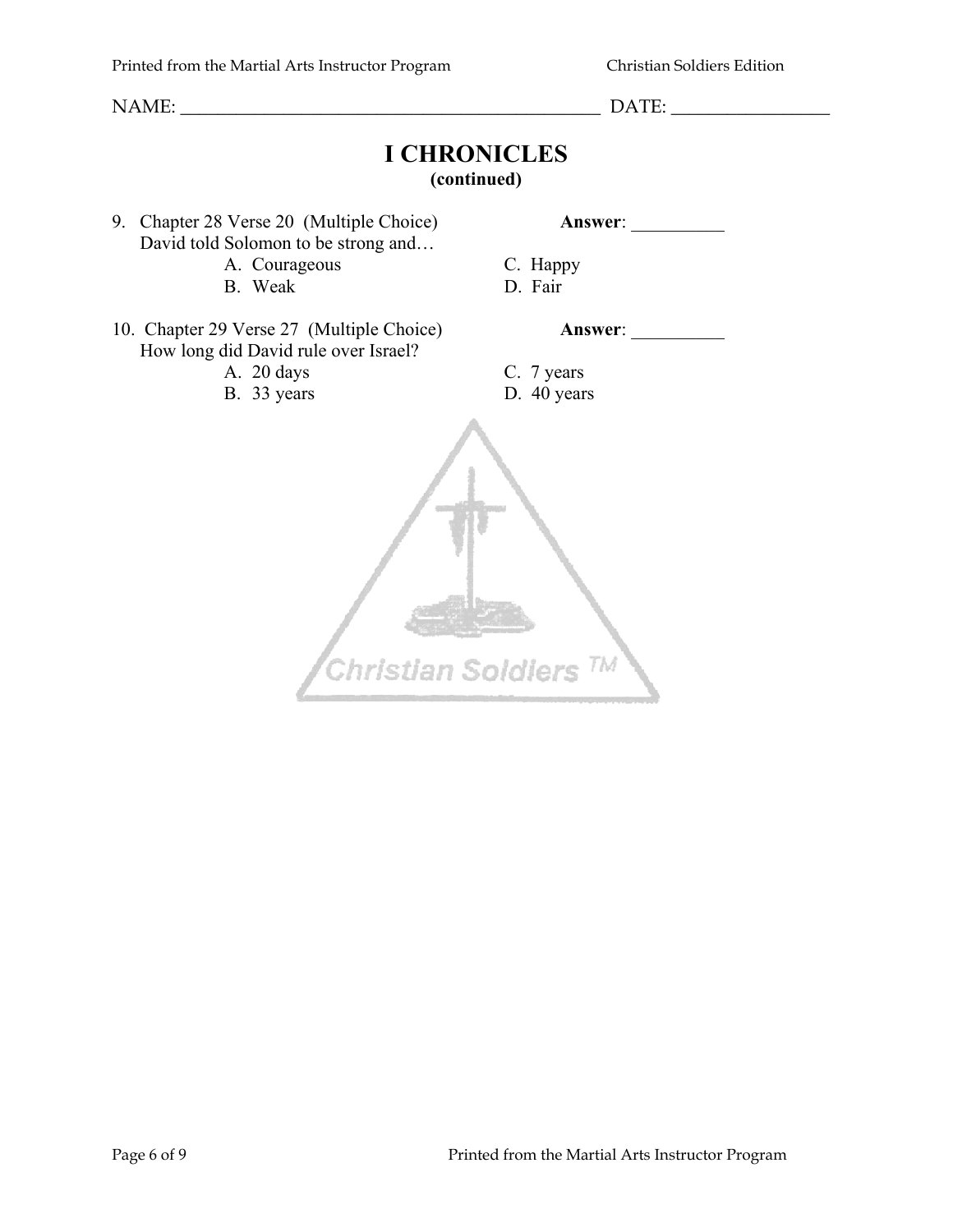## **II CHRONICLES**

|  | Memory Verse:                                                                                            |  |  |  |  |
|--|----------------------------------------------------------------------------------------------------------|--|--|--|--|
|  | II Chronicles 6:14a<br>He said O Lord, God of Israel, there is no God like you in heaven or on<br>earth. |  |  |  |  |
|  | 1. Chapter 1 Verse 10 (Multiple Choice)<br>Answer:<br>Solomon asked God to give him                      |  |  |  |  |
|  | A. Wealth and riches<br>C. Wisdom and knowledge                                                          |  |  |  |  |
|  | B. A long life<br>D. A large place                                                                       |  |  |  |  |
|  | 2. Chapter 3 Verses 4 - 7 (Multiple Choice)<br>Answer:                                                   |  |  |  |  |
|  | Tells us that Solomon used a lot of<br>to decorate the inside of the temple of the Lord.                 |  |  |  |  |
|  | A. Silver<br>C. Ceramic tile                                                                             |  |  |  |  |
|  | B. Gold<br>D. Diamonds                                                                                   |  |  |  |  |
|  | 3. Chapter 7 Verse 1 (Multiple Choice)<br>Answer:                                                        |  |  |  |  |
|  | What came down from heaven to consume the offerings and sacrifices?                                      |  |  |  |  |
|  | C. God<br>A. An angel<br>B. A basket                                                                     |  |  |  |  |
|  | D. Fire                                                                                                  |  |  |  |  |
|  | 4. Chapter 7 Verse 14                                                                                    |  |  |  |  |
|  | If people who are called by my name, will<br>themselves and pray and                                     |  |  |  |  |
|  | seek my face and turn from their wicked ways, then I will<br>from                                        |  |  |  |  |
|  | and will forgive their sin and will<br>their                                                             |  |  |  |  |
|  | land.                                                                                                    |  |  |  |  |
|  | 5. Chapter 9 Verse 22                                                                                    |  |  |  |  |
|  | Tells us that King Solomon was greater in<br>and                                                         |  |  |  |  |
|  | than all other kings of the earth.                                                                       |  |  |  |  |
|  | 6. Chapter 9 Verse 31 (Multiple Choice)<br><b>Answer:</b><br>After Solomon's death who became king?      |  |  |  |  |

- A. Rehoboaml C. Solomon II
	-

B. David D. Nathan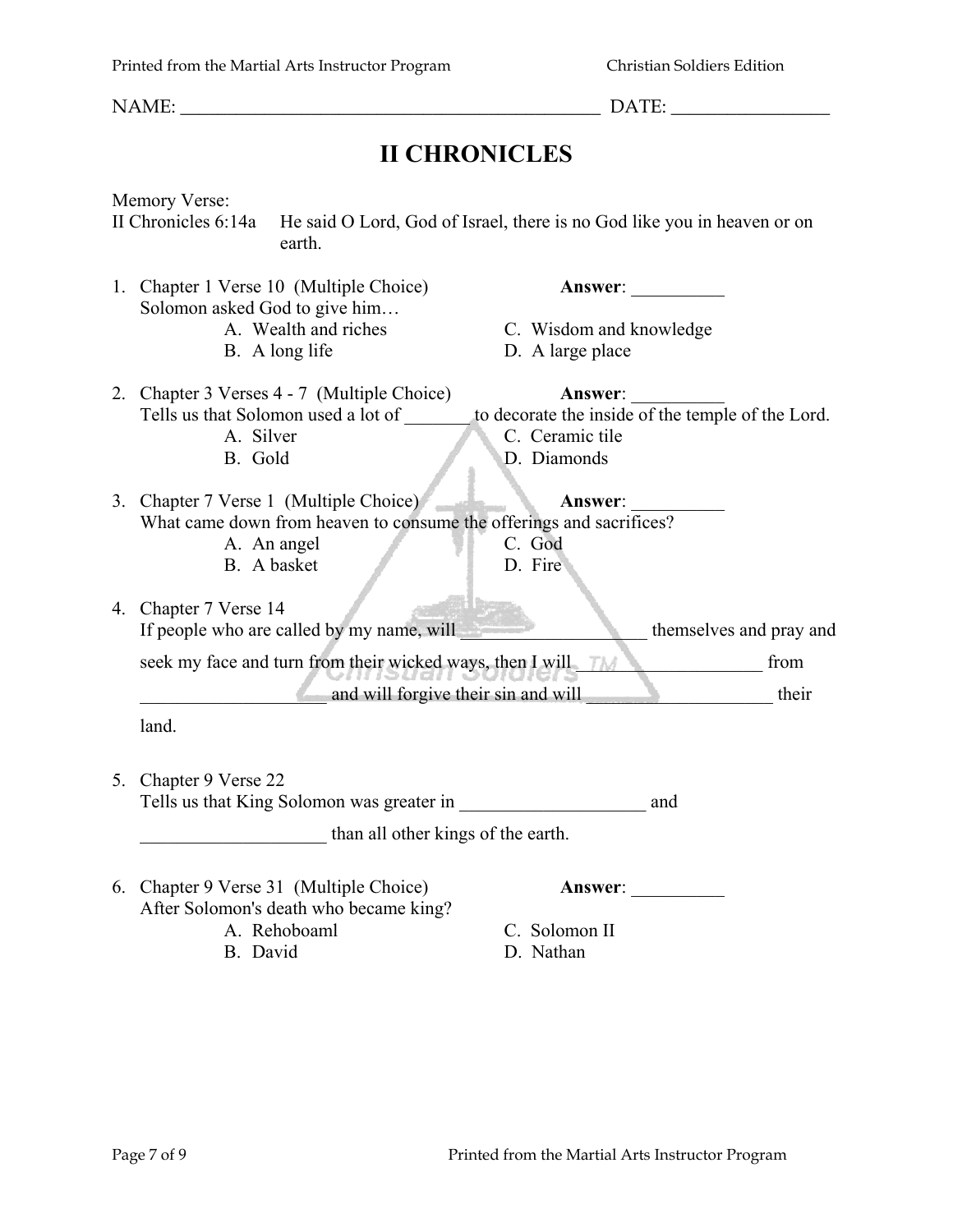NAME:  $\Box$ 

#### **II CHRONICLES (continued)**

7. Chapter 32 Verse 17 We learn that Sennacherib, King of Assyria, insulted God. King Hezekiah and the prophet Issaiah prayed to God. In verse 21 we learn that the Lord sent an angel who equal the fighting men. 8. Chapter 34 Verse 1 Tells us Josiah was vears old when he became king. 9. Chapter 36 Verse 21 (Multiple Choice) **Answer**: \_\_\_\_\_\_\_\_\_\_ God allowed Nebudchadnezzar to destroy the temple. How many years later was the temple rebuilt? A. 70 years C. 100 years B. 20 years D. 77 years 10. Chapter 36 Verse 1 (Multiple Choice) **Answer**: \_\_\_\_\_\_\_\_\_\_ Who was told by God to rebuild the temple? A. Jeremiah C. Zebekiah B. Cyrus D. Dennis McDonald Christian Soldiers<sup>TM</sup>